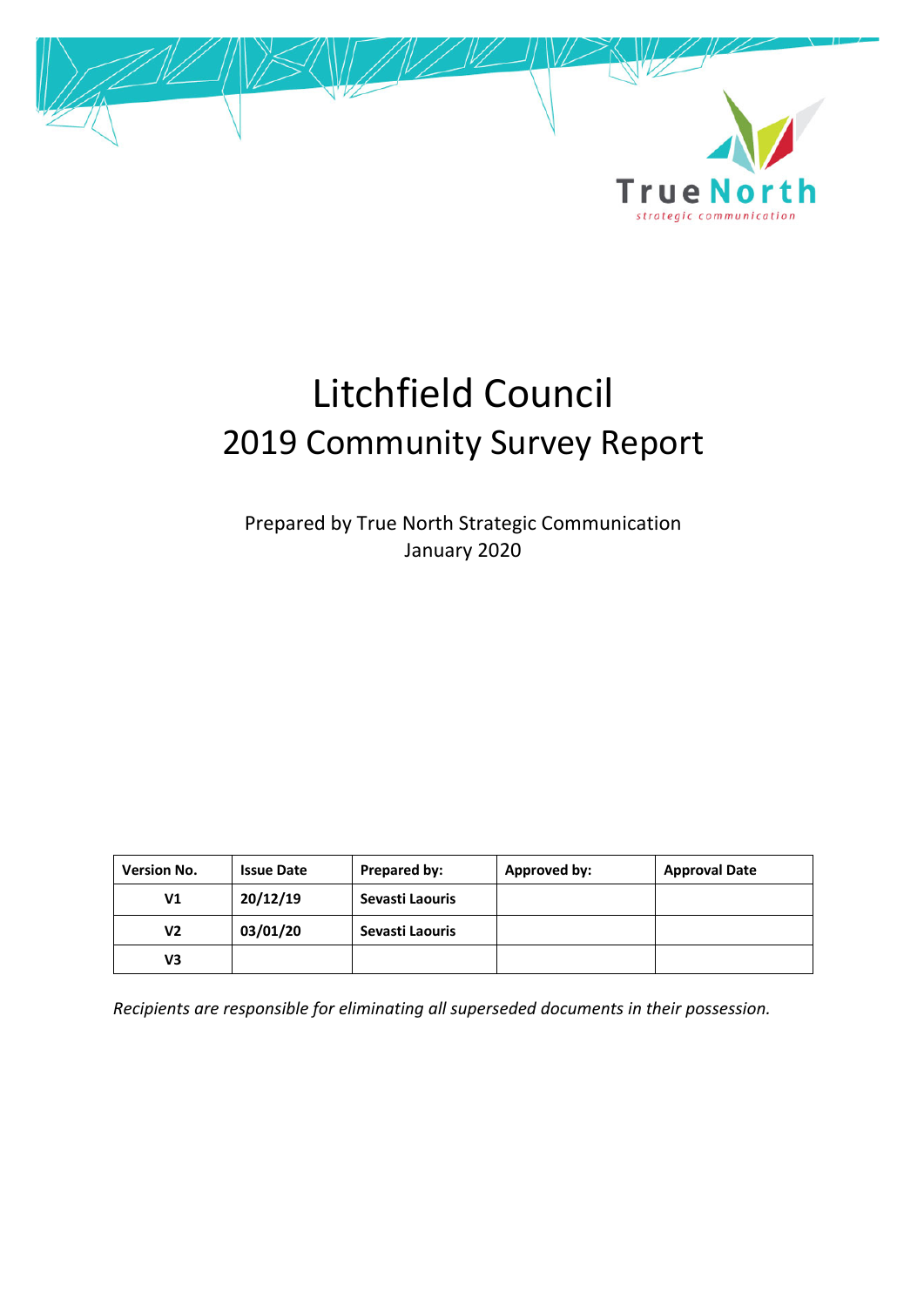

## **Table of Contents**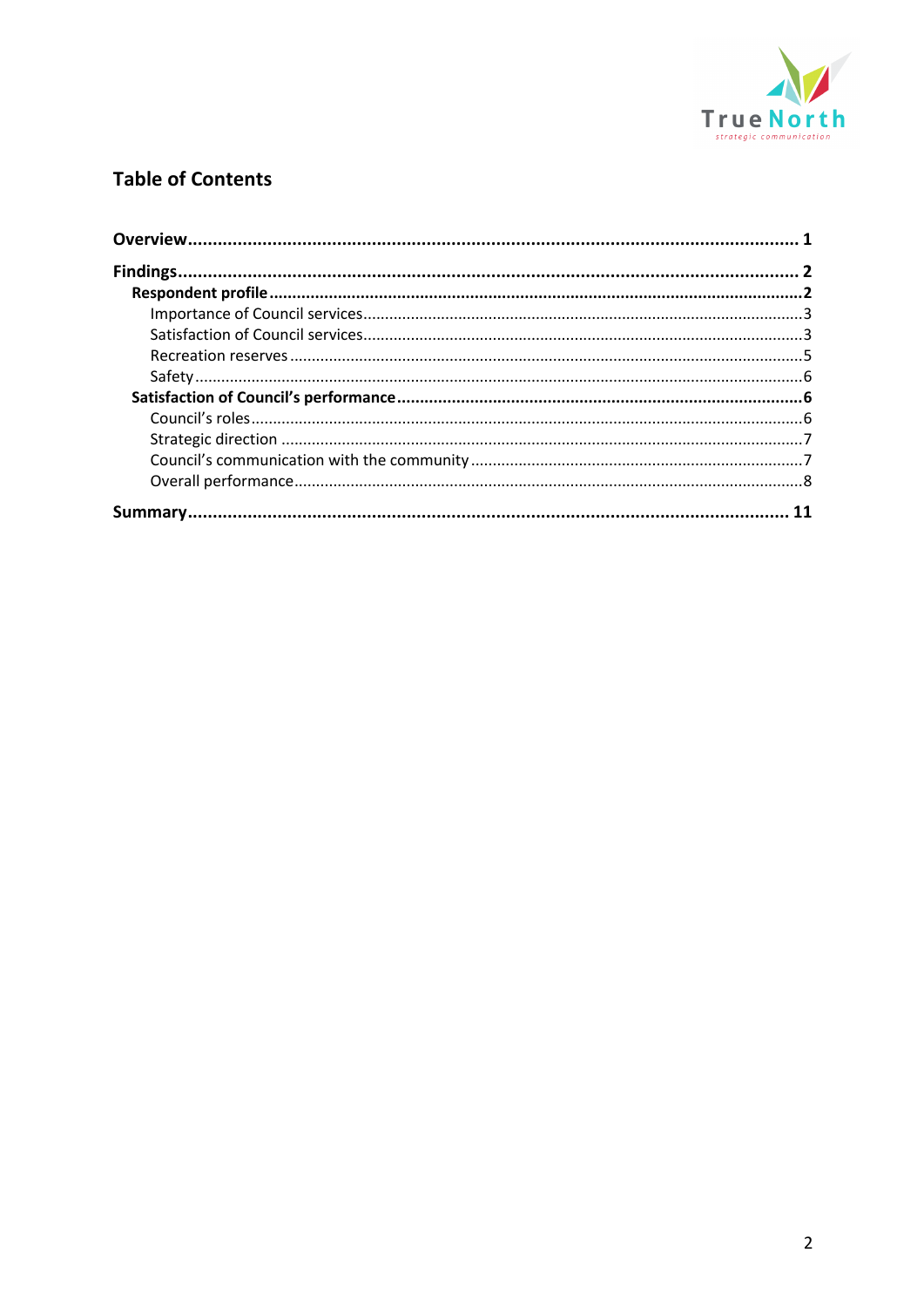

## **Overview**

True North Strategic Communication was engaged by Litchfield Council to report on the findings of the 2019 Litchfield Community Survey.

The survey is conducted each year to understand community sentiment and satisfaction. The objectives of the survey are to:

- measure level of importance and satisfaction of services and communication by Council
- establish benchmarks
- guide future priorities for Council.

The survey ran for four weeks from 5 August to 2 September 2019 and attracted 127 responses. The survey was promoted in a number of ways including:

- Have Your Say website
- Facebook
- community noticeboards
- emails to stakeholders, community groups and recreation reserves
- media, including radio interviews.

This report outlines the findings of the survey and provides some analysis. Percentages have been rounded up to the nearest whole per cent.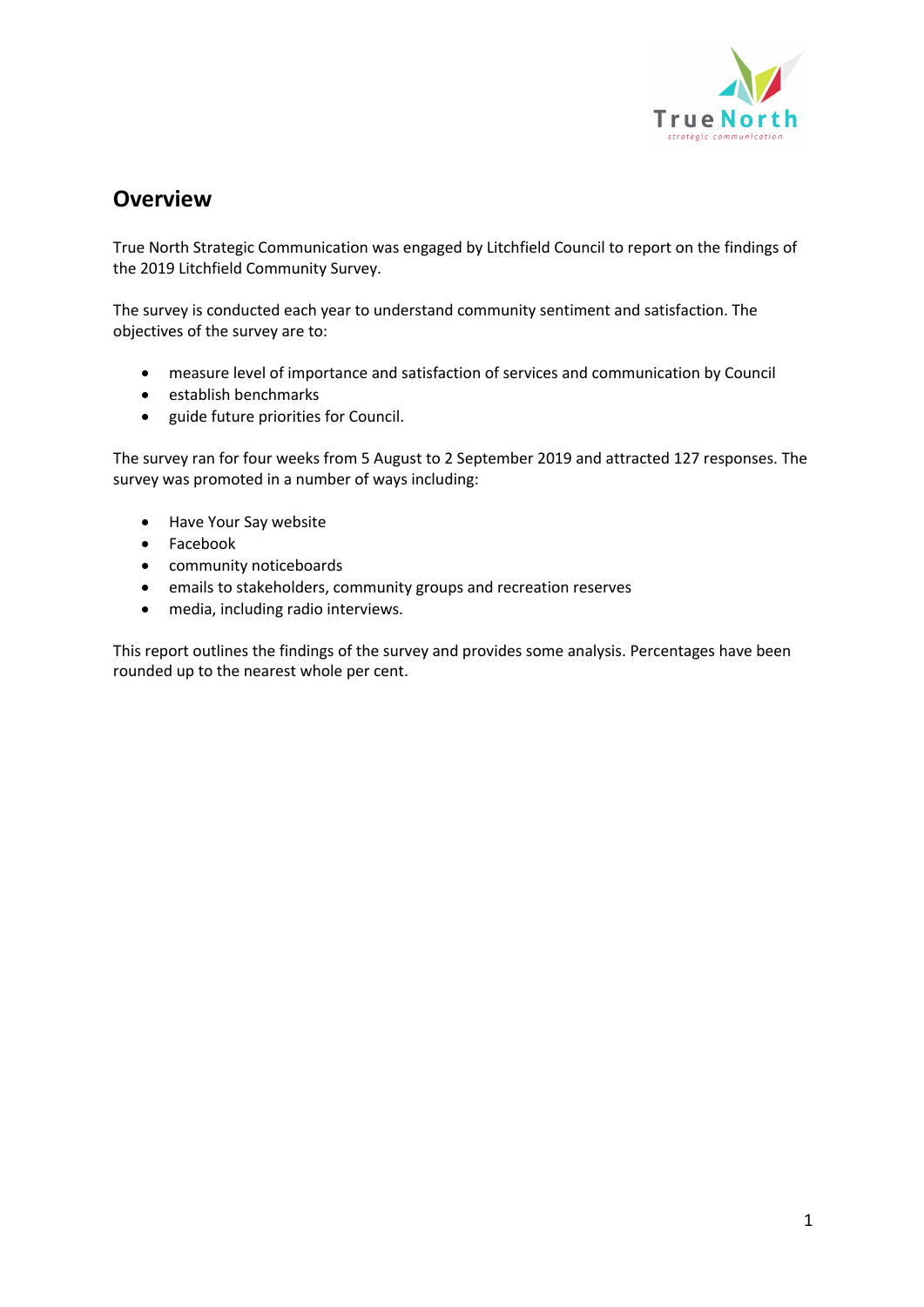

# **Findings**

### **Respondent profile**

The majority of respondents said they were a resident and landowner (89%) and 11 per cent said they were a resident but do not own land. There were no responses from people who own land but are not residents.



There was a fairly even spread of residents from the North Ward (31%) and East Ward (30%).

Approximately 46 per cent of respondents said they were aged between 30-49, 37 per cent said they were 50-64, 11 per cent were 65 and over and 6 per cent were aged between 18-29. The majority of respondents were female (72 per cent).

When respondents were asked how they would best describe their family type, 49 per cent said they were a family, followed by 34 per cent who said they were a couple, 11 per cent who were single and 6 per cent who were single with kids.

Almost half of respondents said they have lived in the Litchfield municipality for more than 15 years (49 per cent), followed by 24 per cent who said 5-10 years and 14 per cent who said less than five years. Around 13 per cent of respondents said 10-15 years.

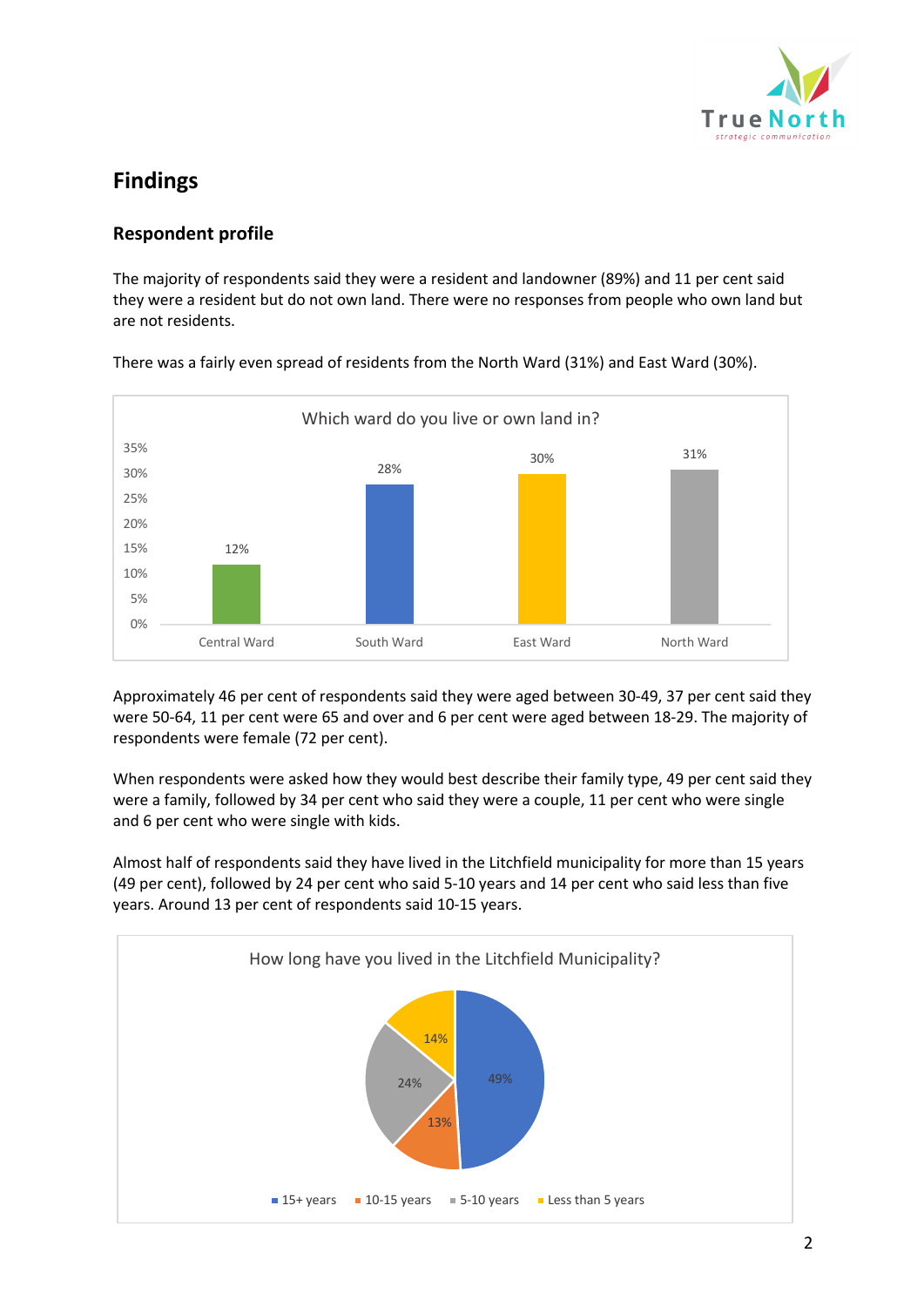

#### **Importance and satisfaction of Council services**

#### Importance of Council services

Respondents were asked to rank how important Council's services were to them. They were asked to rank in order of importance, with 1 being most important and 10 being least important.

Maintenance of local roads including potholing, grading and sealing was ranked the most important service with an average score of 2.72. This was followed by road drainage maintenance with a score of 4.44, weed management on Council land with a score of 4.76, and waste transfer stations with a score of 4.89.

| <b>Service category</b>                                  | <b>Importance score</b> |
|----------------------------------------------------------|-------------------------|
| Maintenance of local roads (potholing, grading, sealing) | 2.72                    |
| Road drainage maintenance                                | 4.44                    |
| Weed management on Council land                          | 4.76                    |
| Waste transfer stations                                  | 4.89                    |
| Roadside maintenances (mowing, slashing, road signs)     | 5.02                    |
| Waste recycling solutions                                | 5.35                    |
| Recreation reserves                                      | 5.96                    |
| Animal management                                        | 6.20                    |
| <b>Community Library</b>                                 | 7.65                    |
| <b>Thorak Regional Cemetery</b>                          | 8.02                    |

In the 2018 community survey, there was a similar result with respondents indicating that the top four most important services were maintenance of local roads, waste transfer stations, weed management and road drainage maintenance.

#### Satisfaction of Council services

Using a rating scale of very good to poor, respondents were asked to rate their satisfaction with Council's performance in each of the service areas. Respondents had the option to outline whether they were unaware of a particular service. Satisfaction levels were determined based on those who said they were aware of the service.

Interestingly, 57 per cent of respondents said they were unaware that the community library and Thorak Regional Cemetery were serviced by Council. Of the 43 per cent of respondents who were aware that Council is responsible for the community library, 92 per cent rated this service as good or very good.

The next highest performing services were recreation reserves, with 83 per cent of those who said they were aware of the service rating them as good or very good. This was closely followed by waste transfer stations, with 81 per cent of respondents rating them as good or very good.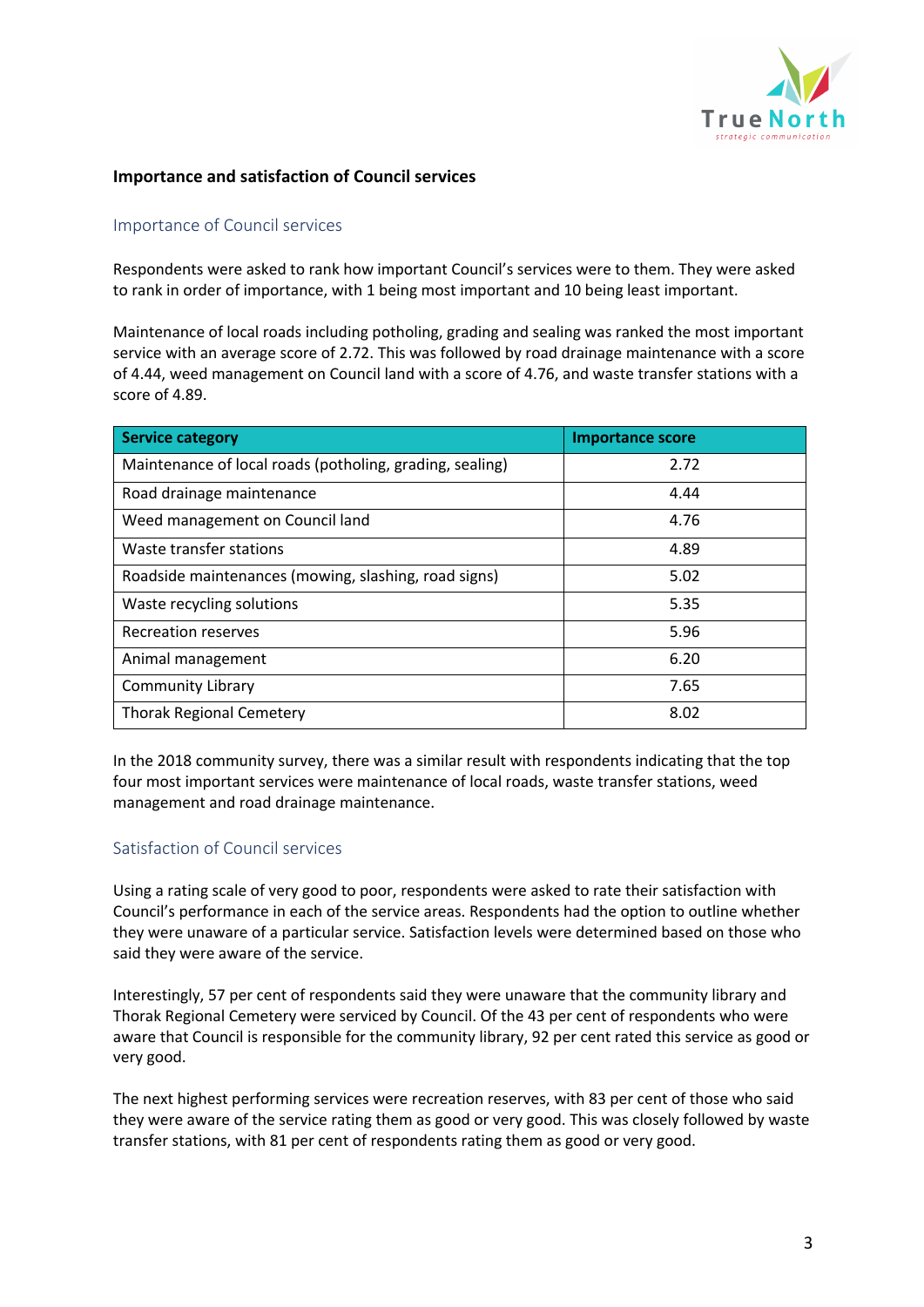

The lowest performing service was weed management on Council land, with 65 per cent of respondents who were aware of this service rating this as not good or poor. This was followed by animal management, with 48 per cent of respondents rating this as not good or poor.



The table below demonstrates the level of awareness and importance of services outlined by respondents compared to their level of satisfaction for each.

| <b>Service category</b>                                     | <b>Level of awareness</b><br>of service | <b>Importance score</b> | Level of satisfaction of those<br>who were aware of service |
|-------------------------------------------------------------|-----------------------------------------|-------------------------|-------------------------------------------------------------|
| Maintenance of local roads<br>(potholing, grading, sealing) | 98% aware                               | 2.72                    | 66% good or very good                                       |
| Road drainage maintenance                                   | 93% aware                               | 4.44                    | 62% good or very good                                       |
| Weed management on Council<br>land                          | 89% aware                               | 4.76                    | 65% not good or poor                                        |
| Waste transfer stations                                     | 97% aware                               | 4.89                    | 81% good or very good                                       |
| Roadside maintenances<br>(mowing, slashing, road signs)     | 98% aware                               | 5.02                    | 62% good or very good                                       |
| Waste recycling opportunities                               | 88% aware                               | 5.35                    | 52% good or very good                                       |
| <b>Recreation reserves</b>                                  | 94% aware                               | 5.96                    | 83% good or very good                                       |
| Animal management                                           | 91% aware                               | 6.20                    | 52% good or very good                                       |
| <b>Community Library</b>                                    | 57% unaware                             | 7.65                    | 92% good or very good                                       |
| <b>Thorak Regional Cemetery</b>                             | 57% unaware                             | 8.02                    | 75% good or very good                                       |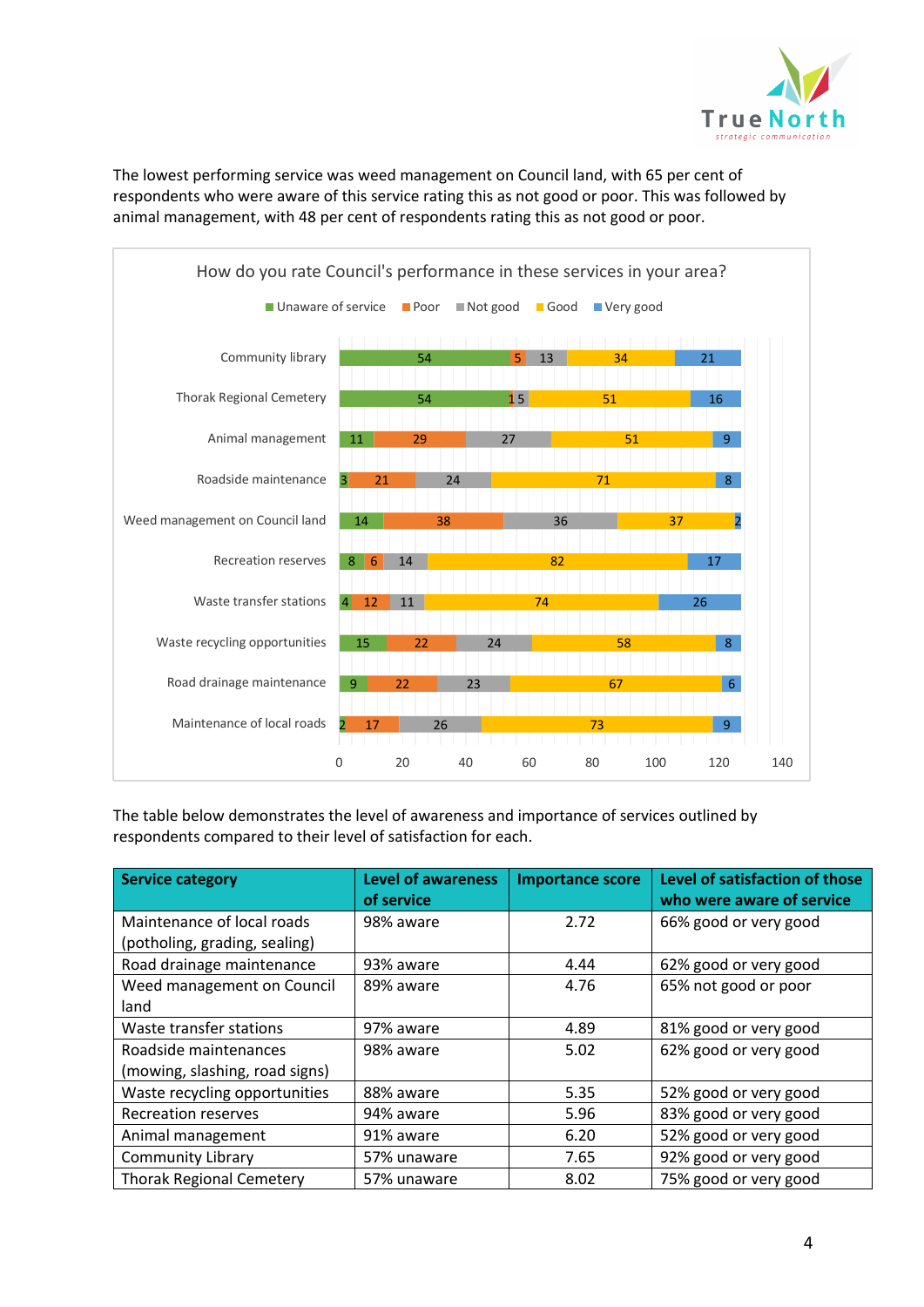

Maintenance of local roads was considered to be most important to many respondents but it was not the highest preforming service in terms of satisfaction. While respondents were generally satisfied with this service, 34 per cent rated it as not good or poor indicating that there is room for improvement. Other areas that could be improved based on the ratings were road drainage maintenance which was second most important with 38 per cent of respondents who were aware of this service rating the service as not good or poor and weed management which was ranked third in level of importance but more than half (65%) rated this service as not good or poor.

#### Recreation reserves

Recreation reserves in the Litchfield region are regularly used, with most respondents indicating they use these at some time during the year (87%).

This result was a slight increase compared to the 2018 community survey where a total of 81 per cent of respondents said they use recreation reserves at some time during the year.



Respondents said they generally use the recreation reserves for sport, exercise, community events and socialising. Some comments were:

- *Humpty Doo park and skate park. Fred's pass for kids sport*
- *Fred's pass and McMinns lagoon - personal exercise and kids sports, markets*
- *Village green - every weekend with the kids, and the skate park to ride their bikes, regularly out to Howard park and Berry Springs for birthday parties as well.*
- *Fred's pass - horse riding*
- *Berry springs reserve once a week for exercise class.*

When asked how Council could improve any of the recreation reserves there were a range of suggestions, including more bins, more cycle paths to get there, better weed control and a public swimming pool.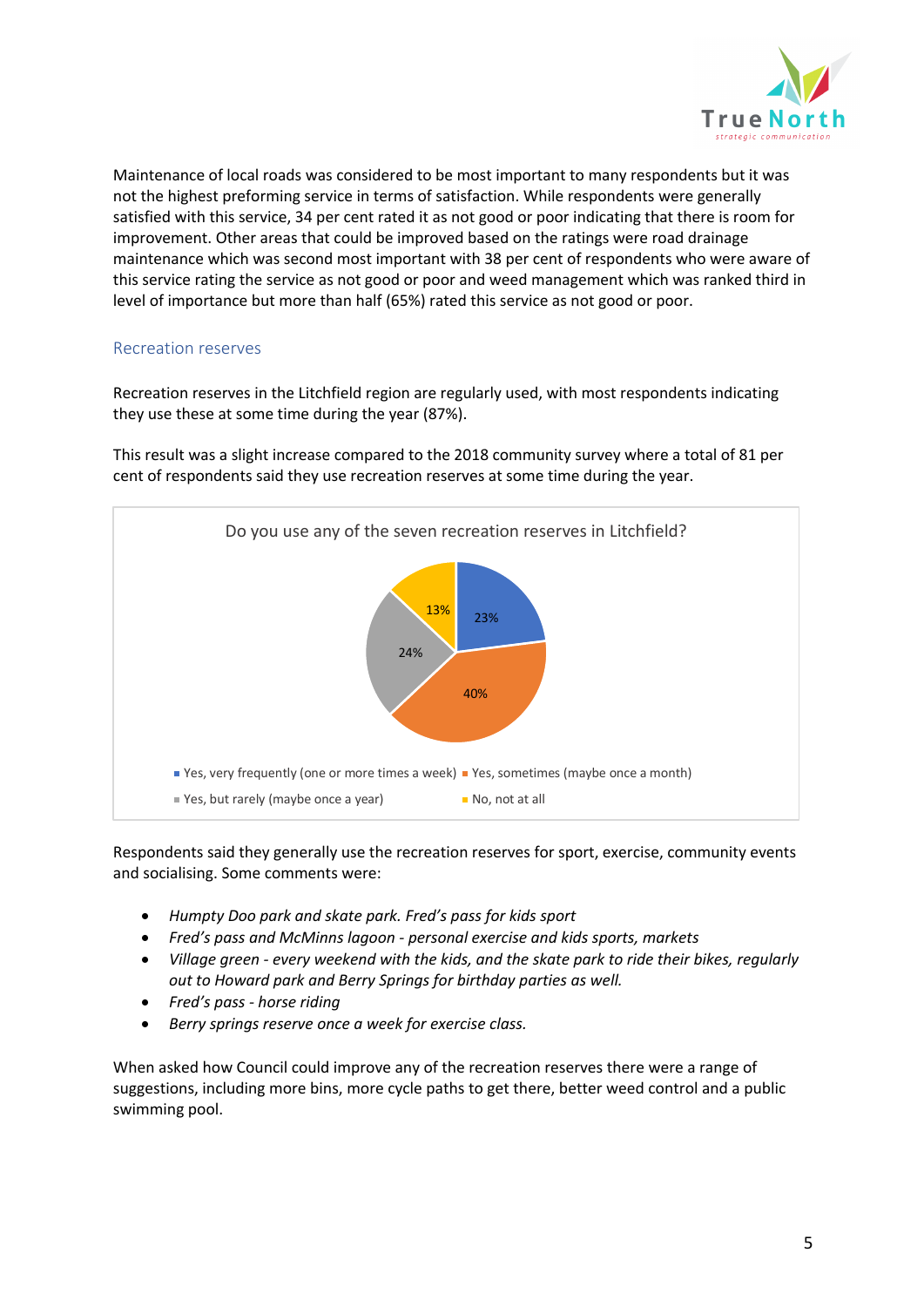

#### Safety

Respondents ranked how safe they feel in the Litchfield area, with most indicating they feel quite safe (69%). Of those who said they feel quite safe, there were 67 per cent women compared to 75 per cent men.



#### **Satisfaction of Council's performance**

#### Council's roles

Using a rating scale from very good to poor, respondents rated Council's performance in various roles, including advocacy, funding, regulation and partnering. Respondents were able to outline if they were unaware of the role. Satisfaction was determined based on the responses from those who said they were aware of the role.

For advocacy, 71 per cent of respondents said they were aware of this role and of this number 70 per cent rated it as good or very good. This was followed by funding, where of the 80 per cent of respondents who said they were of this role 60 per cent rated it as good or very good. The lowest rated Council role was regulation, where of the 90 per cent of respondents who said they were aware of this role 51 per cent rated it as not good or poor. Interestingly, 60 per cent of respondents said they were not aware that Council partnered with neighbouring councils on certain issues.

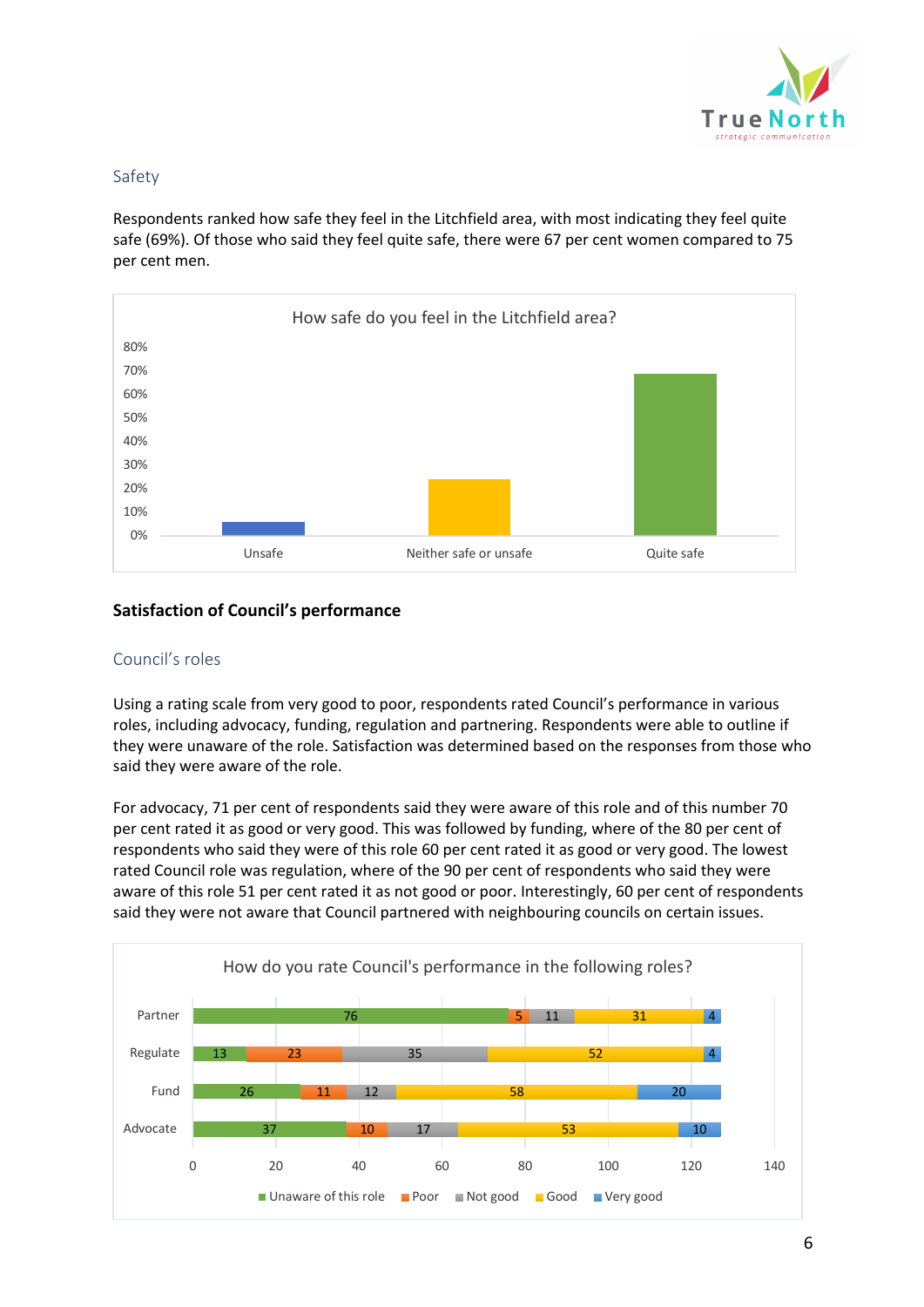

#### Strategic direction

Views on how well Council is contributing to its strategic direction to enable Litchfield to be the best place to live in the Top End were mixed. The highest responses were good (45%) or not good (35%), followed by poor (16%) and very good (4%). In total, 51 per cent of respondents indicated that they were not satisfied with how well Council is contributing to its strategic direction.

This result was fairly similar in comparison to responses in the 2018 community survey where there was a 50/50 split with positive and negative responses.



#### Council's communication with the community

Respondents were asked to rate the level of the service they received if they had been in contact with Council in the past six months. Just over half of respondents (53%) said the question was not applicable to them. Of the remaining 47 per cent of respondents who said they had contacted Council in the past six months, 42 per cent of these respondents rated the service as good. This was followed by 28 per cent who said service was poor, 20 per cent who said it was very good and 10 per cent who said it was not good.

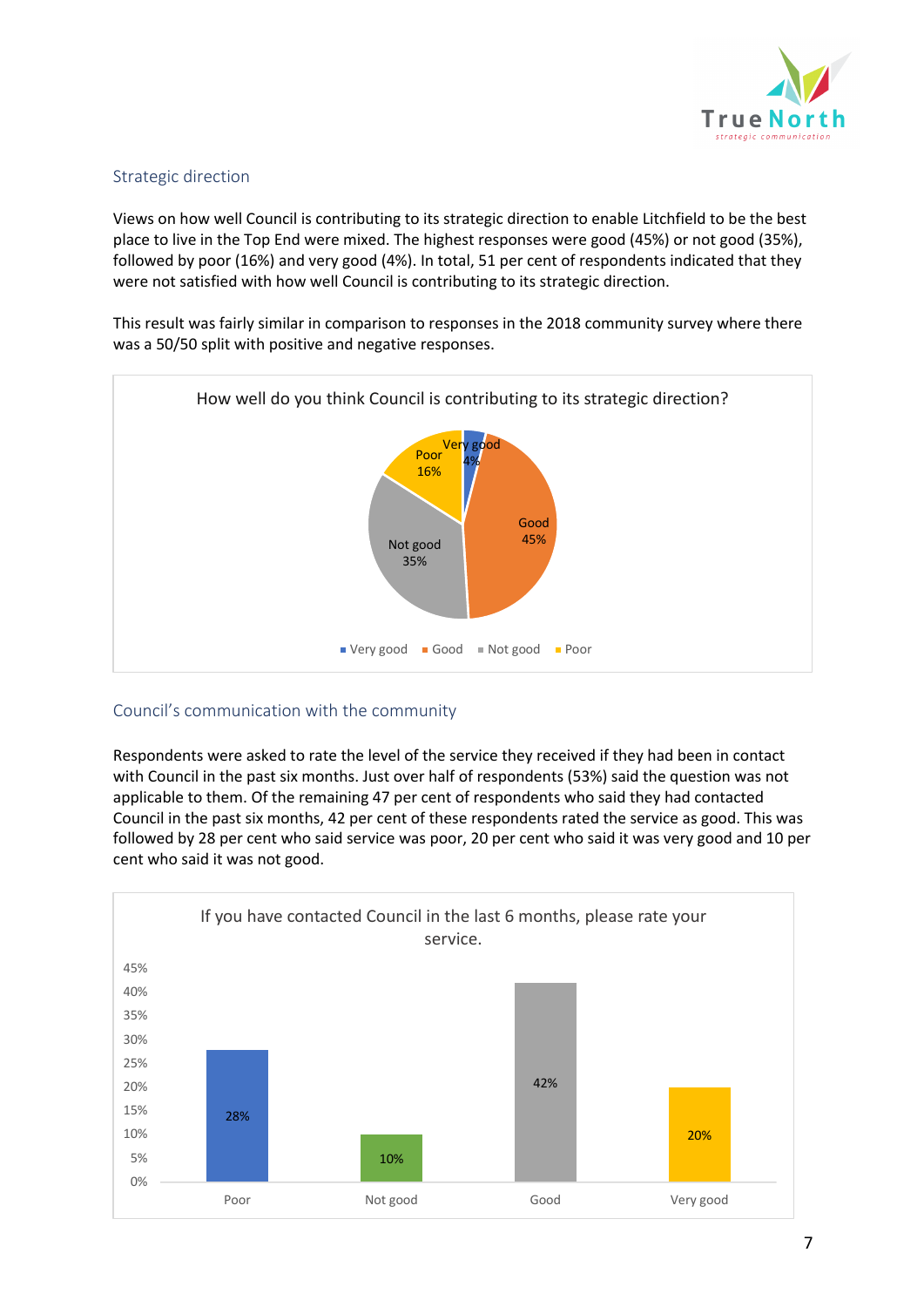

When asked how well Council kept the community up to date, there were mixed responses with just over half (52%) who said good, 31 per cent who said not good and 11 per cent who said poor. A small percentage (6%) said Council was very good in this area.

Respondents provided suggestions for how Council could improve in this area. Some suggestions were to ensure calls made to Council are returned, to continue using social media especially Facebook, develop a regular newsletter and to ensure people who aren't on social media or do not have internet access are targeted through community notice boards and direct mail.

Just over half of respondents (58%) said they have already liked Council's Facebook page to be kept up to date. Of the 42 per cent who said they hadn't, the most common answers were that people were unaware that the page existed or they do not use Facebook or have a profile.

#### Overall performance

Respondents were generally satisfied with Council's overall performance with 50 per cent rating it as good and 5 per cent saying very good. Some respondents said they were not satisfied with 29 per cent indicating Council's overall performance was not good and 16 per cent who said it was poor.



There was a small decline in overall satisfaction with 64 per cent indicating a positive response in the 2018 community survey.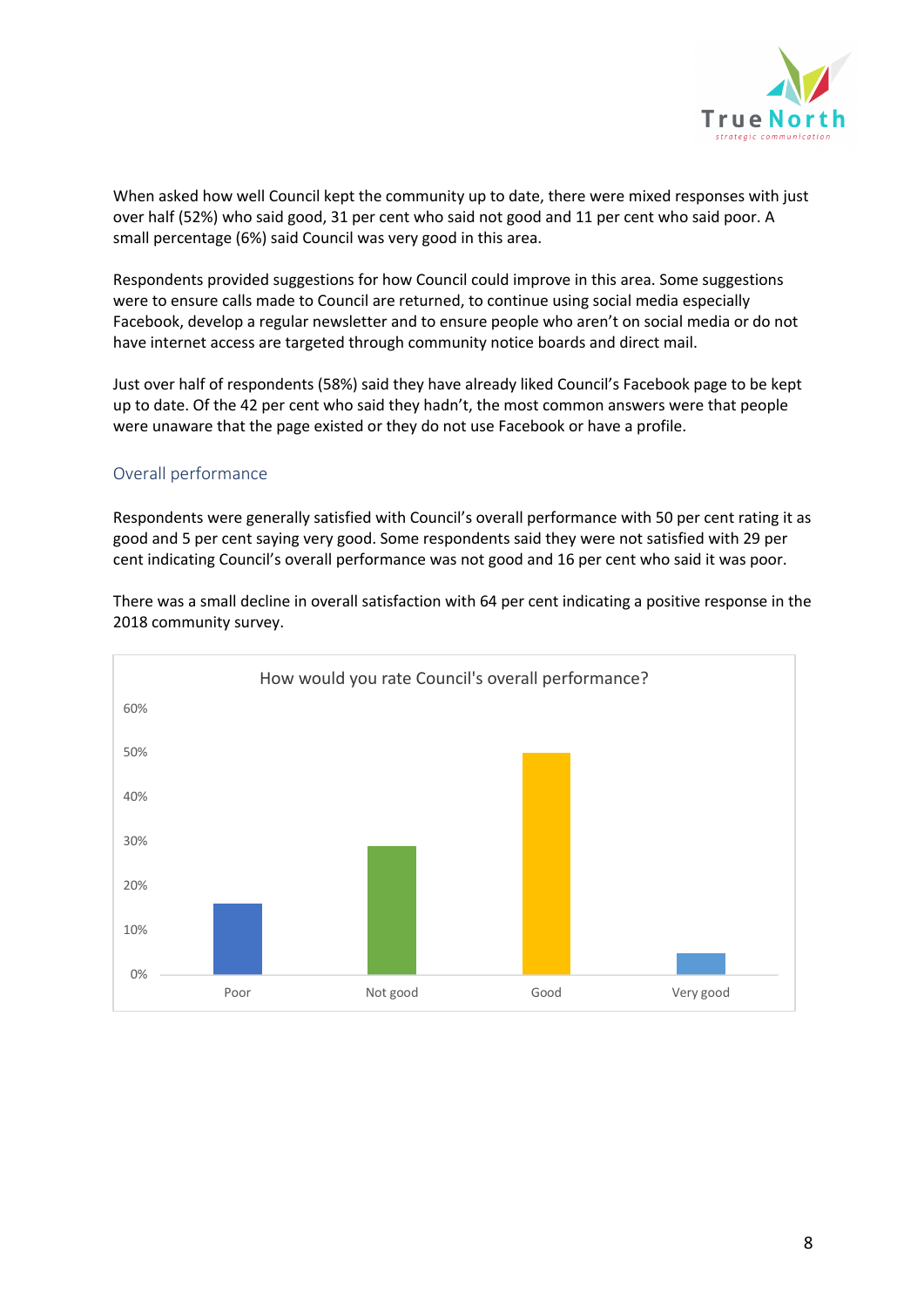

#### **Sentiment toward living in the Litchfield region**

More than half of respondents said they were proud to live in the Litchfield region, with 37 per cent indicating they were very proud and 31 per cent saying they were somewhat proud.

This was a slight decrease compared to the 2018 community survey, where 81 per cent of respondents reported that they felt at least somewhat proud to live in the area.



Respondents were asked to provide examples for why they are proud or not proud. 67 respondents skipped this question, with 60 providing comments. Some notable comments were:

- *People in general are friendly and helpful to each other, often looking out for escaped animals and warning of bushfires etc*
- *Low crime, quiet living.*
- *Community environment, working together and being kept informed. Locals knowledge share on what is going in the area.*
- *Never had an issue with the council they have been supportive towards us with our issues and the friendliness from all staff is amazing.*
- *Lack of footpaths and bike paths in Virginia and Coolalinga areas.*
- *Council used to care about local rural issues, now they are trying to turn us into townies*
- *Love the rural lifestyle, but concerned about Gamba grass and fire management promoting gamba grass*
- *Animal management including pound and after hours service, plus cat management needs to be improved or established*
- *Waste management is a joke! Rumours of unimproved capital value of land to increase rates, scaring old residents... we get a dump, roads that we paid to seal and bugger all else. Community reserves like village green is about all the council is consistent on. Mayor needs to get off her backside and be heard to dispel rumours or at least talk to community. Only time you see anyone is when elections are due! Sad!*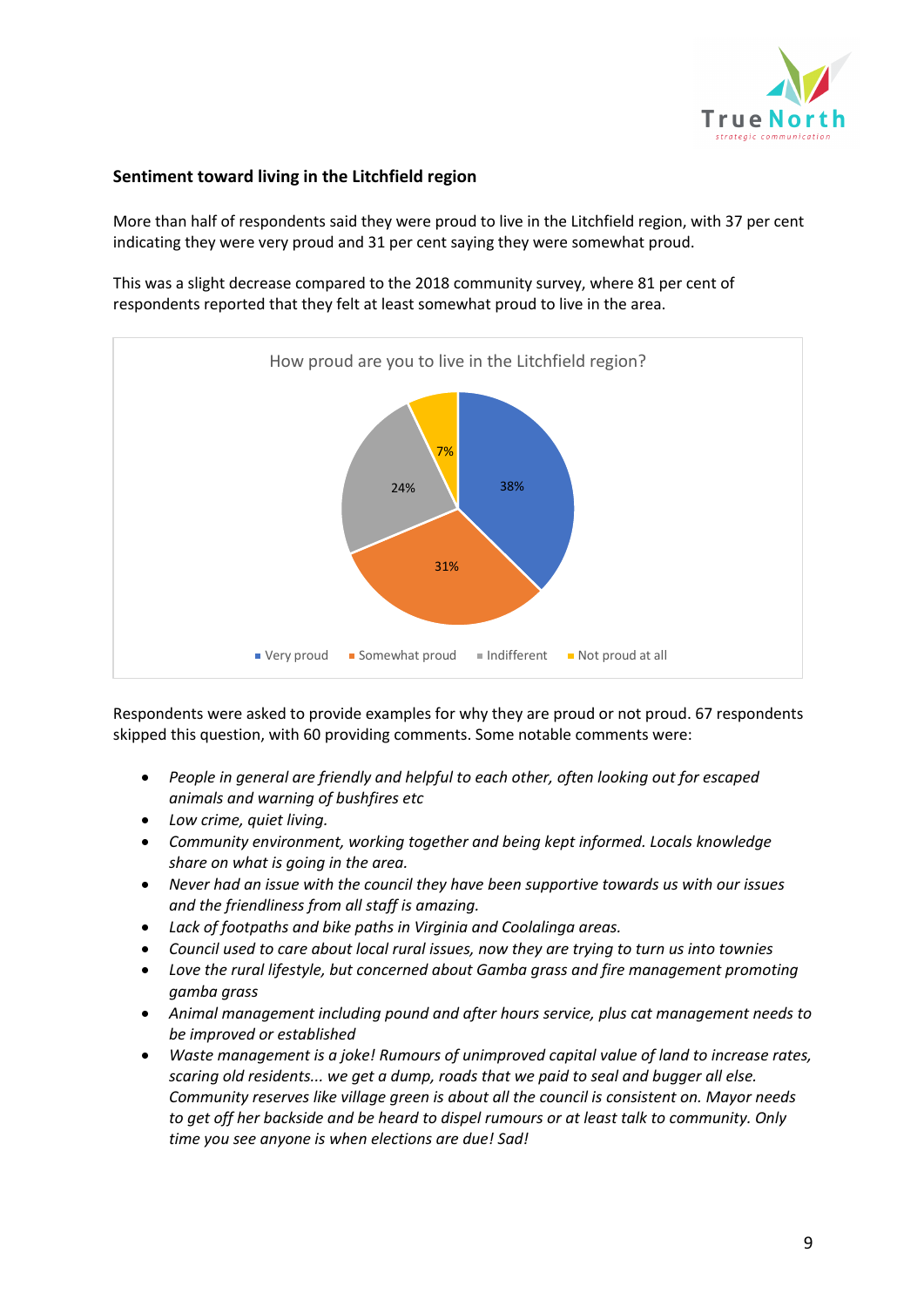

When respondents were asked about what they like most about living in the Litchfield municipality, the most common responses were:

Rural lifestyle Peace and quiet Space and larger block sizes

**Friendly** community

Some notable comments were:

- *The large blocks & community feel of our area. I also love the fact that we now have great shopping & restaurants in our area now*
- *not seeing any neighouring houses from my home, but having good neighbours. Sense of community at local events eg freds pass markets, berry springs markets, school fetes, freds pass show. the Freds Pass Reserve is also a great place for local as a focal sporting and recreation place open spaces, quiet un suburban living, bushland and wildlife!*
- *Surrounded by trees, great community, good library service, excellent schools, close to city facilities when needed*

#### When asked what they liked least, the most common responses were:



Some notable comments were:

- *Amount paid in rates compared to Palmerston residents and for what services. No rubbish collection, no street lighting, no water or sewage maintenance.*
- *Lack of footpaths and bike paths. - Lack of recycling and other waste transfer facilities - Lack of tennis courts.*
- *The number of dogs people are allowed to have.*
- *Bogan motorbike and quad riders on public roads etc*
- *Very little maintenance of roadsides, drainage, reflective line marking on roads. No bin service and having to pay dump fees for green waste even though you pay astronomical rates.*